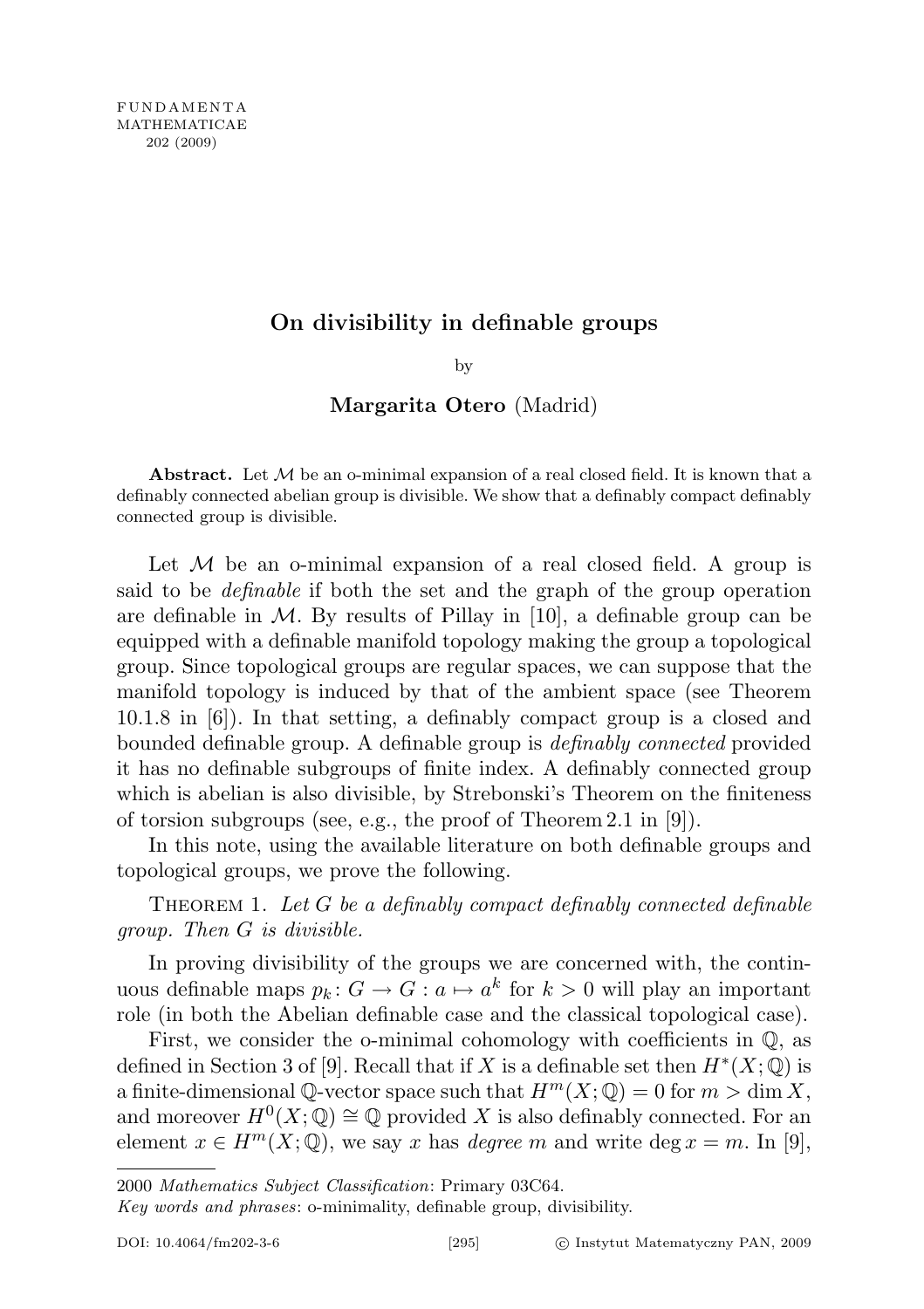it is observed that  $H^*(X; \mathbb{Q}) \cong \text{Hom}_{\mathbb{Z}}(H_*(X), \mathbb{Q})$ , where  $H_*(X)$  is the ominimal homology with coefficients in Z. It will be more convenient for our purposes to take o-minimal homology with coefficients in Q. In this case, we also get  $H^*(X; \mathbb{Q}) \cong \text{Hom}_{\mathbb{Q}}(H_*(X; \mathbb{Q}), \mathbb{Q})$ , because  $H^*(X; \mathbb{Q}) \cong H_*(X) \otimes \mathbb{Q}$ and  $\text{Hom}_{\mathbb{Q}}(H_*(X) \otimes \mathbb{Q}, \mathbb{Q}) \cong \text{Hom}_{\mathbb{Z}}(H_*(X), \mathbb{Q}).$ 

Notice that  $H^*(X; \mathbb{Q})$  is a  $\mathbb{Q}$ -algebra with product defined as follows: let  $d: X \to X \times X : x \mapsto (x, x)$  be the diagonal map, identify  $H^*(X \times X; \mathbb{Q})$ with  $H^*(X; \mathbb{Q}) \otimes H^*(X; \mathbb{Q})$  via the o-minimal Künneth formula for cohomology, and let  $x \cdot y := d^*(x \otimes y)$  (see [9] for details).

Moreover, we have the following result.

Lemma 2. Let G be a nontrivial definably connected definably compact definable group. Then there is a unique integer  $r > 0$  and elements  $y_1, \ldots, y_r$ in the o-minimal Q-cohomology algebra of G such that

- (i) deg  $y_i$  is odd  $(i = 1, \ldots, r)$ ,
- (ii)  $H^*(G; \mathbb{Q})$  is freely generated, as a  $\mathbb{Q}$ -vector space, by  $1 \in H^0(G; \mathbb{Q})$ ) and the monomials  $y_{i(1)} \cdot \ldots \cdot y_{i(l)}$  with  $1 \leq i(1) < \cdots < i(l) \leq r$ .

*Proof.* By Corollary 3.6 in [9], there is a unique  $r \geq 0$  and  $y_1, \ldots, y_r$  satisfying the requirements. Now, since  $G$  is definably connected, by Theorem 5.2 in [3], the top o-minimal homology group  $H_n(G)$  is nontrivial, where  $n = \dim G > 0$ . Therefore,  $r > 0$ .

We write len  $x = l$  if x is a monomial of length l, i.e.,  $x = y_{i(1)} \cdot \ldots \cdot y_{i(l)}$ with  $1 \leq i(1) < \cdots < i(l) \leq r$  (with the notation of the above lemma). In the following, we are going to consider the maps  $p_k$ ,  $k > 0$ , mentioned above. The computations in [4], for such maps, apply to our o-minimal context and yield the following.

LEMMA 3. Let  $G$  be a definably connected definable group. For each  $k > 0$ , consider the definable continuous map  $p_k: G \to G: a \mapsto a^k$  for  $a \in G$ . Then the map  $p_k^*: H^*(G; \mathbb{Q}) \to H^*(G; \mathbb{Q})$  sends each monomial x to  $k^{\operatorname{len} x}$ x.

*Proof.* See Lemma 5.2 in [9].  $\blacksquare$ 

Let X be a definable set of dimension n and let  $f: X \to X$  be a continuous definable map. The *Lefschetz number* of  $f$  is defined as follows:

$$
L(f) = \sum_{m=0}^{n} (-1)^m \operatorname{trace}(f_* \colon H_m(X; \mathbb{Q}) \to H_m(X; \mathbb{Q})).
$$

(See [5] for the semialgebraic case, and compare with the definition of the Lefschetz number as an intersection number in the o-minimal differentiable case given in [2].)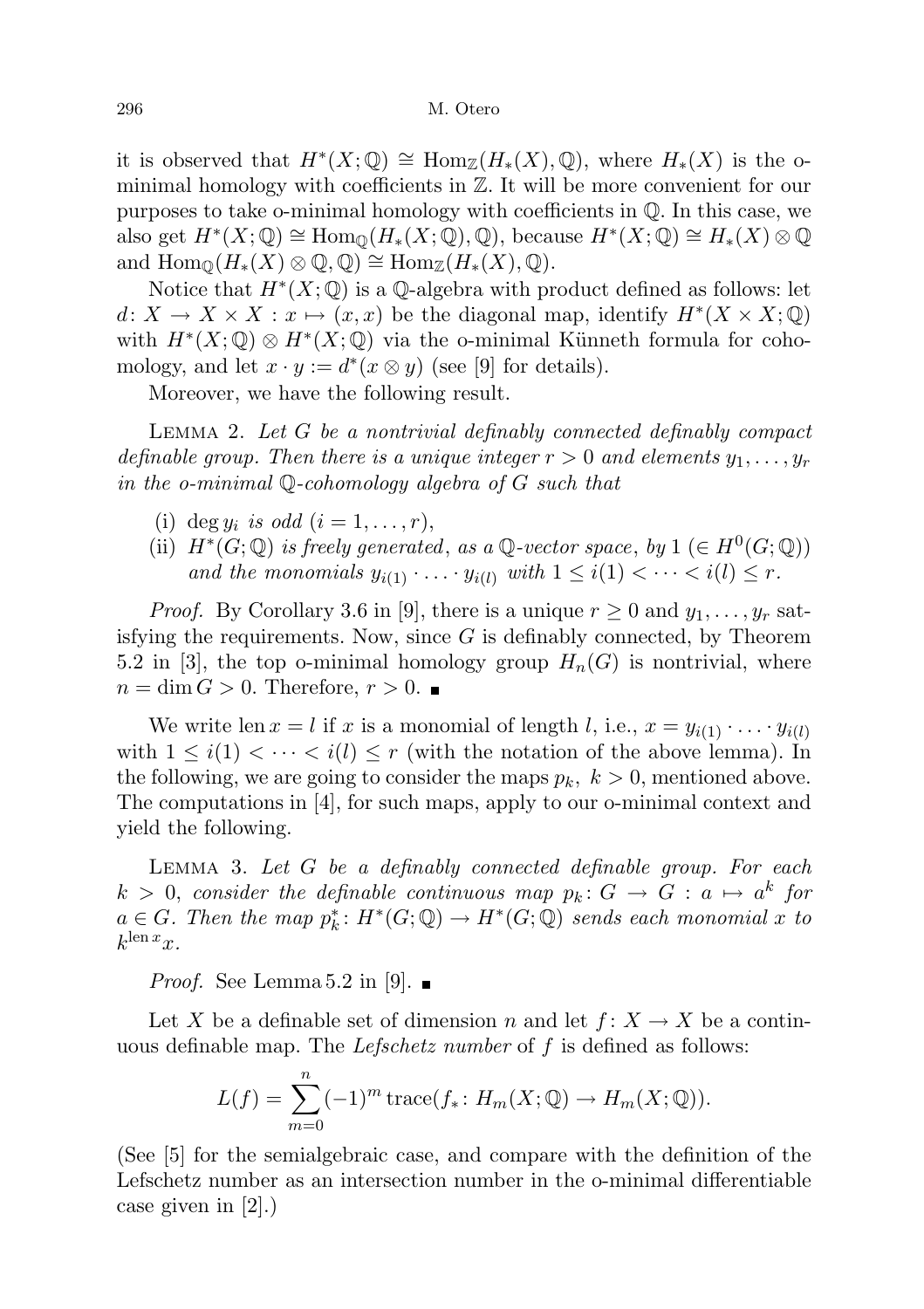Note that the matrix of  $f^*: H^m(X; \mathbb{Q}) \to H^m(X; \mathbb{Q})$  is the transpose of the matrix of  $f_*: H_m(X; \mathbb{Q}) \to H_m(X; \mathbb{Q})$   $(f^* = \text{Hom}_{\mathbb{Q}}(f_*))$ . Hence, we also get  $L(f) = \sum_{m=0}^{n} (-1)^m \operatorname{trace}(f^* : H^m(X; \mathbb{Q}) \to H^m(X; \mathbb{Q})).$ 

The next step is to make use of the definable version of the Lefschetz fixed point theorem (see Theorem 1.1 in [8], and Proposition 2 in [5] for the semialgebraic case).

THEOREM 4. Let  $X$  be a closed and bounded definably connected set. If  $f: X \to X$  is a continuous definable map and  $L(f) \neq 0$ , then f has a fixed point.

COROLLARY 5. Let  $G$  be a definably compact definable group. If  $f$ :  $G \rightarrow G$  is a continuous definable map and  $L(f) \neq 0$ , then there is an element  $b \in G$  such that  $f(b) = b$ .

Finally, we shall follow Brown [4] to compute  $L(p_k)$  for each  $k \geq 2$ , and prove Theorem 1.

LEMMA 6. Let  $G$  be a definably connected definably compact definable group. Then, for each  $k \geq 2$ ,  $L(p_k) = (1 - k)^r$ , where r is as in Lemma 2.

*Proof.* Let  $\{1, x_1, \ldots, x_s\}$  be a basis of the Q-vector space  $H^*(G; \mathbb{Q})$ , where the  $x_i$ 's are monomials. By Lemma 3,  $p_k^*(x_i) = k^{\text{len } x_i} x_i$   $(i = 1, ..., s)$ and  $p_k^*(1) = 1$ . Then the matrix of  $p_k^*: H^m(G; \mathbb{Q}) \to H^m(G; \mathbb{Q})$  is either 0 (if  $\hat{H}^m(G; \mathbb{Q}) = 0$ ) or a diagonal matrix with entry  $k^{\text{len } x_i}$  corresponding to each  $x_i$  in  $H^m(G; \mathbb{Q})$ . Therefore,  $L(p_k) = \sum_{i=1}^s (-1)^{\deg x_i} k^{\operatorname{len} x_i} + 1$ . On the other hand, the  $x_i$ 's are monomials (products of the  $y_j$ 's of Lemma 2) and the  $y_j$ 's are of odd degree, so that deg  $x_i \equiv \text{len } x_i \pmod{2}$ , and hence  $L(p_k) = \sum_{i=1}^{s} (-1)^{\text{len } x_i} k^{\text{len } x_i} + 1$ . Since there are  $\binom{r}{l}$  $\binom{r}{l}$  monomials of length  $l$ , we get  $L(p_k) = \sum_{l=1}^r \binom{r}{l}$  $\binom{r}{l}(-1)^{l}k^{l}+1=(1-k)^{r}.$ 

*Proof of Theorem 1.* Fix  $a \in G$  and  $k (> 2)$ . We shall prove the existence of an element  $b \in G$  such that  $b^k = a$ . Let  $f: G \to G: c \mapsto c^{k+1}a^{-1}$  for  $c \in G$ . Since G is definably connected, there is a definable path  $\gamma : [0, 1] \to G$ such that  $\gamma(0) = a^{-1}$  and  $\gamma(1) = e$ , where e is the neutral element of G. Let

$$
F \colon [0,1] \times G \to G : (t,c) \mapsto F(t,c) \colon = c^{k+1} \gamma(t).
$$

Clearly, F is a definable homotopy between the maps  $F(0, -) = f$  and  $F(1, -) = p_{k+1}$ . Hence, the induced cohomology morphisms  $f^*$  and  $(p_{k+1})^*$ (both from  $H^*(G; \mathbb{Q})$  to  $H^*(G; \mathbb{Q}))$ ) coincide. Therefore,  $L(f) = L(p_{k+1}),$ and by Lemma 6,  $L(p_{k+1}) = (-k)^r \ (\neq 0)$ . By Corollary 5, there is an element b in G such that  $b^{k+1}a^{-1} = b$ , as required.

After this note was written, two alternative proofs of Theorem 1 have been given in [7] and [1], both papers making reference to a preprint version of this note.